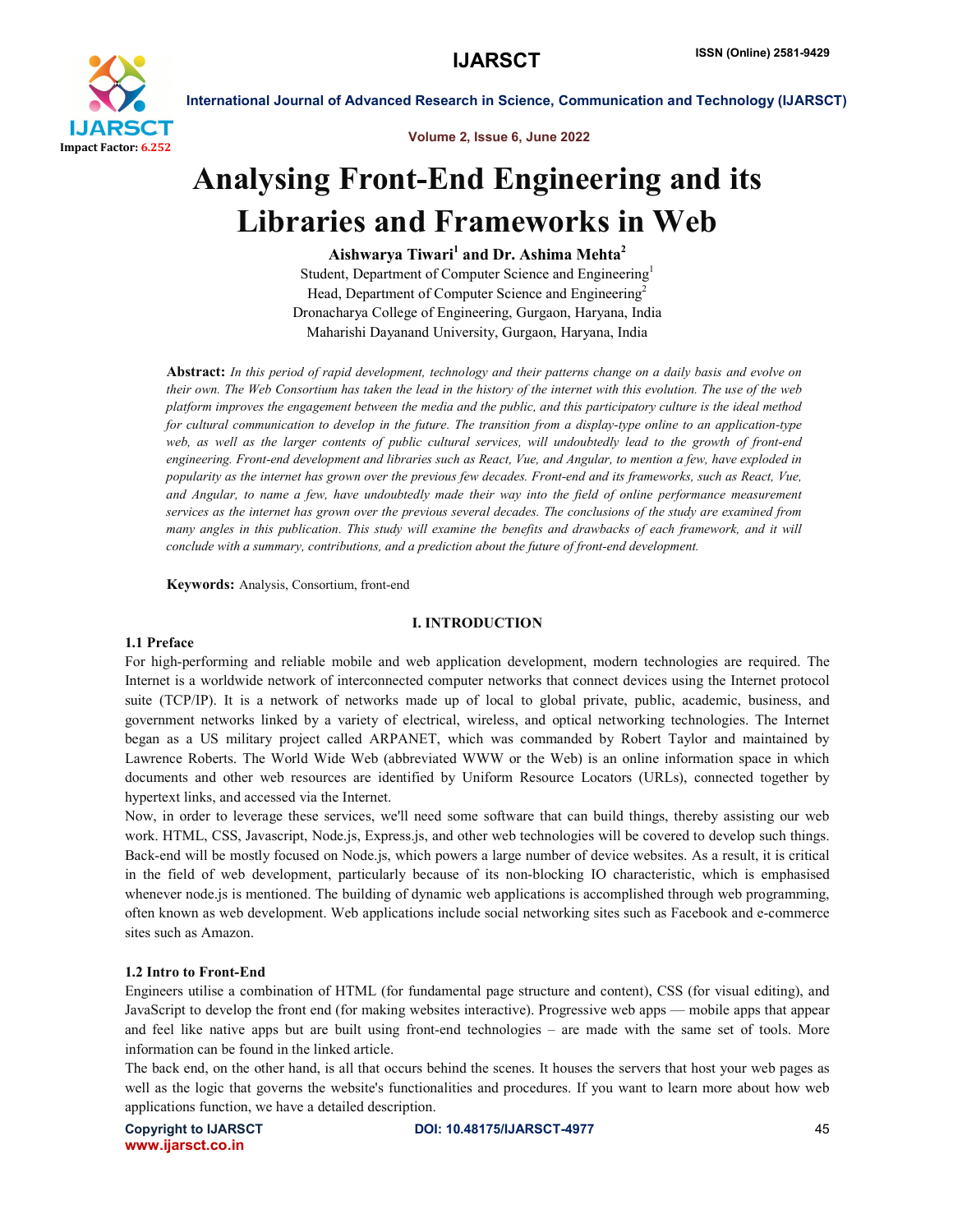

### Volume 2, Issue 6, June 2022

The back end is created with the help of a different set of technologies, including Java, PHP, Ruby, C#, and sometimes JavaScript, which we'll explain in a corresponding section.



### A. HTML5

Since its initial release in 1991, HTML has undergone many updates. HTML5 released in 2014. It has added such features as offline media storage support, more precise content elements (i.e. header, footer, navigation), and support for audio and video embedding.

HTML is the most important front-end technology.

HTML is made up of tags, which are shortcodes that are normalised into a text file by the site builder. The text is subsequently saved as an HTML file, which may be viewed using a browser. The browser analyses the file and converts the text into a viewable format, rendering the page as intended by the designer in the best case scenario.

- HyperText is the method of navigating the internet by clicking on hyperlinks, which are special texts that go to other pages. It's non-linear, which means you can go anywhere you choose because there's no set order to follow.
- Markup specifies the properties that HTML tags apply to the content contained within them. Tags identify it as a specific type.

### B. CSS and its Frameworks

- A CSS framework is a collection of CSS and HTML files that come with a website. It expands a front-end developer's website design skills. CSS frameworks not only help with responsive design, but they also provide separate and symmetric layouts, sparing developers from having to start from scratch every time.
- They're usually thought to be a suitable fit for a variety of platforms and screen sizes. CSS frameworks significantly speed up development workflow by providing common user interface components, grid systems, layouts, and many other capabilities.
- External style sheets are saved as.css files and can be used to define the design of an entire website with just one file, rather than having to add multiple instances of CSS code to each HTML element that needs to be changed. to make advantage of anexternal style sheet, .html files need to contain a header section that connects to the external style sheet.
- Internal style sheets are CSS directions put straight into the header of a particular .html page.
- Inline styles are snippets of CSS recorded into HTML code itself.

www.ijarsct.co.in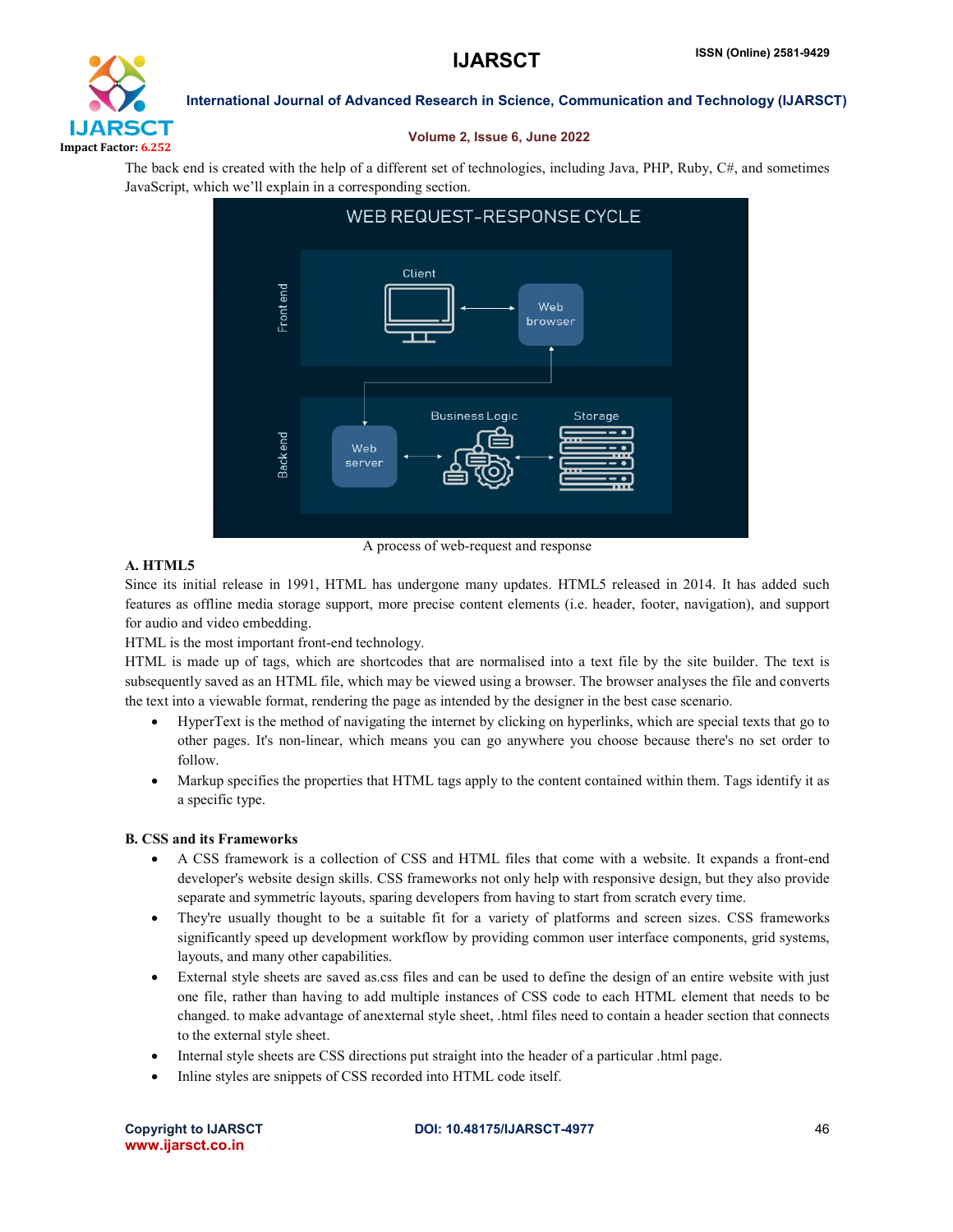

#### Volume 2, Issue 6, June 2022

Many frameworks exist in the CSS Universe:

- Full featured (Bootstrap, Foundation, Semantic UI, and more),
- Aimed at Material Design: (Materialize and Material Design Lite), and
- Lightweight (Pure).

# COMPARATIVE TABLE OF THE MOST POPULAR CSS **FRAMEWORKS**

|                              | Full-featured                                            |                                                                                                   |                                                                                                                 |                                                                                       |                                               | Material-based                                                                                     |                                       | Very<br>Lightweight                     |
|------------------------------|----------------------------------------------------------|---------------------------------------------------------------------------------------------------|-----------------------------------------------------------------------------------------------------------------|---------------------------------------------------------------------------------------|-----------------------------------------------|----------------------------------------------------------------------------------------------------|---------------------------------------|-----------------------------------------|
|                              | <b>Bootstrap</b>                                         | Foundation                                                                                        | Semantic UI                                                                                                     | Ulkit                                                                                 | <b>Bulma</b>                                  | Materialize                                                                                        | <b>Material</b><br><b>Design Lite</b> | Pure                                    |
| Principles                   | RWD.<br><b>Mobile first</b>                              | RWD.<br><b>Mobile first</b><br><b>Semantic</b>                                                    | Semantic Tag,<br>Ambivalence.<br>Responsive                                                                     | RWD.<br><b>Mobile first</b>                                                           | RWD.<br>Mobile<br>first.<br>Modern<br>free    | Responsive.<br>Web design.<br>UX-facused                                                           | Cross-<br>device use                  | SMACSS.<br>Minimalism                   |
| Size(zip folder)             | 592 KB                                                   | 233 KB                                                                                            | <b>18MB</b>                                                                                                     | 347 KB                                                                                | <b>113 KB</b>                                 | 162 KB                                                                                             | 205 KB                                | <b>72KB</b>                             |
| Preprocessors                | <b>Sass</b>                                              | <b>Sass</b>                                                                                       | Less                                                                                                            | Less. Sass                                                                            | Sass                                          | <b>Sass</b>                                                                                        | Sass                                  | -                                       |
| <b>Unique Features</b>       | Jumbotron.<br>Card<br>component,<br>Responsive<br>navbar | Icon Bar.<br>Clearing<br>Lightbox.<br>Flex video.<br>Keystrokes,<br>Joyride,<br>Pricing<br>tables | Divider, Flag.<br>Rail Reveal.<br>Step.<br>Advertisement.<br>Card, Feed, Item,<br>Statistic.<br>Dimmer, Rating, | Article.<br>Comments.<br>Placeholder<br>Flex, Cover.<br><b>HTML</b> editor            | ۰                                             | ScrollFire.<br>ScrollSpy.<br>Wave<br>behaviors.<br>Slide-out<br>drawer<br>menu. Toast.<br>Parallax | Tooltips.<br><b>Spinners</b>          | ٠                                       |
| Flexbox                      | ٠                                                        | -<br>(some key<br>components<br>can be<br>converted)                                              | ٠                                                                                                               | ۰<br>(The Flex<br>component)                                                          | ٠                                             | -                                                                                                  | ۰                                     |                                         |
| Grid                         | up to 12<br>columns                                      | XY12-<br>column grid:<br>float grid<br>empowered<br>by Flexbox<br>features                        | default theme: 16<br>columns                                                                                    | components:<br>grid, flex and<br>width: offers<br>a border<br>between grid<br>columns | Simple<br>building<br>of<br>columns<br>layout | a standard<br>12-column<br>fluid<br>responsive<br>grid system                                      | 12-desktop:<br>8-tablet:<br>4 - phone | a 5ths and<br>24ths unit-<br>based grid |
| <b>Documentation</b>         | Excellent                                                | Good                                                                                              | Excellent                                                                                                       | Good                                                                                  | Good                                          | Good                                                                                               | Excellent                             | Good                                    |
| <b>JS</b> skills<br>required | ٠.                                                       | ۰                                                                                                 | ٠                                                                                                               | ٠                                                                                     | ۰                                             | ۰                                                                                                  | ٠                                     | ٠                                       |
|                              | Mild                                                     | Steep                                                                                             | Moderate                                                                                                        | Moderate                                                                              | Mild                                          | Mild                                                                                               | Mild                                  | Mild                                    |

#### DOM-The Web Page Structure

A programming interface for HTML and XML documents is known as the Document Object Model (DOM). It interprets the page so that programmes can change the structure, style, and content of the document. The document is rendered as nodes and objects by the DOM, which allows computer languages to connect to the page.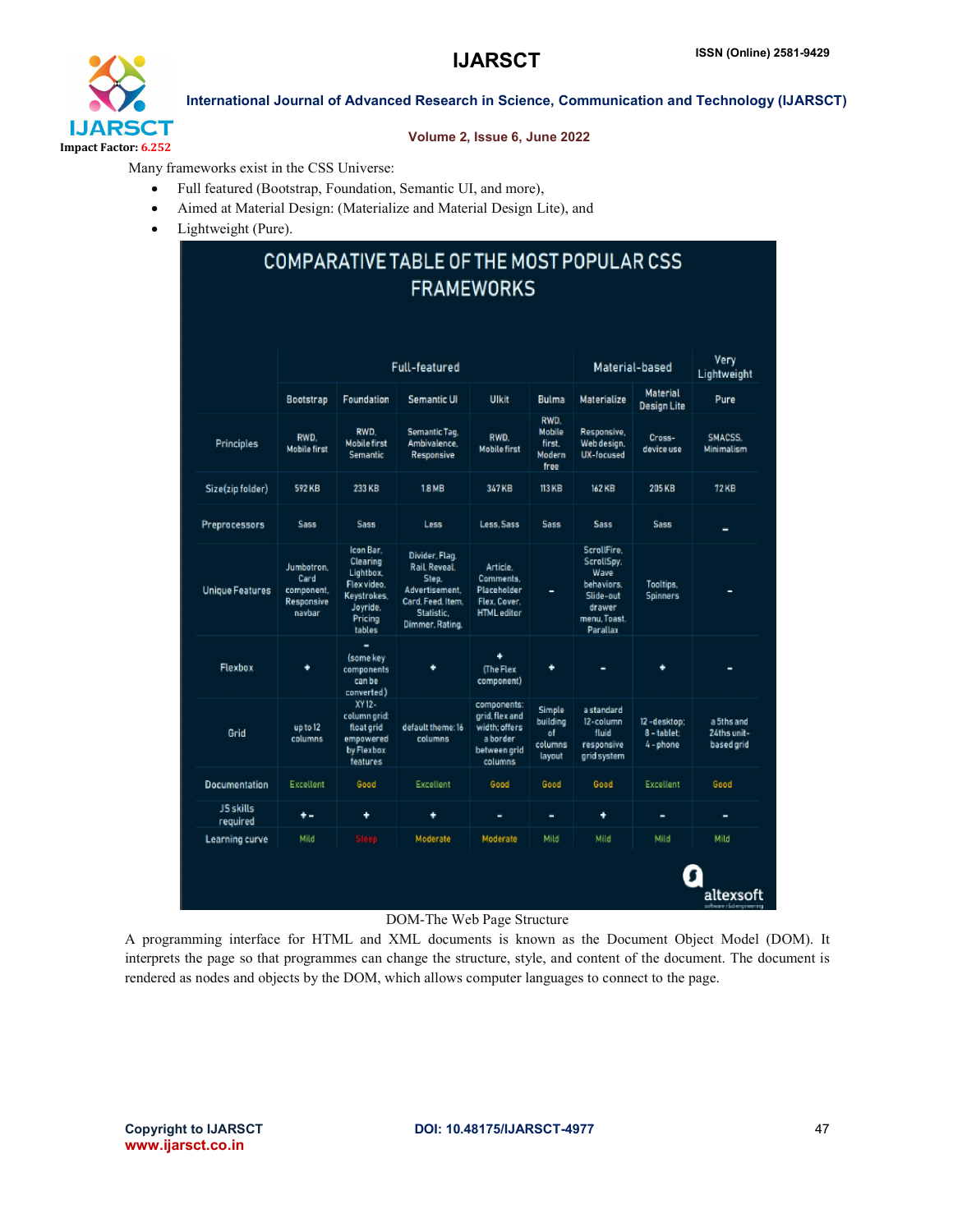

## **IJARSCT**

#### International Journal of Advanced Research in Science, Communication and Technology (IJARSCT)

Volume 2, Issue 6, June 2022



#### C. JavaScript

JS improves the overall interactivity of a website. It allows you to create animated UI elements like picture sliders, pop-JS improves the overall interactivity of a website. It allows you to create animated UI elements like picture sliders, pop-<br>ups, and comprehensive site navigation menus, among other things. JavaScript adds functionality to would otherwise be impossible to provide with HTML and CSS alone. Web pages that employ JavaScript can respond would otherwise be impossible to provide with HTML and CSS alone. Web pages that employ JavaScript can respond<br>to user activities and dynamically refresh themselves. This process does not necessitate a page reload to chang representation, thanks to JavaScript.

#### D. Angular

Angular is a Google-powered front-end framework that works with the majority of popular code editors. 1 & 2 Angular<br>Angular is a well-known open source front-end web application framework that was established by Google in Angular is a well-known open source front-end web application framework that was established by Google in 2010 and is based on JavaScript ES5. The main purpose of Angular is to make it simpler for web designers to create a persistent web form. As time goes on, Angular's stance improves to meet more development criteria, allowing web developers to build more complex projects with the Angular framework. Angular, on the other hand, has slipped behind competing build more complex projects with the Angular framework. Angular, on the other hand, has slipped behind competing<br>front-end frameworks in recent years due to its core design model. In order to keep Angular up to date, Googl Angular 2, its second version, in 2016. The main concept of Angular 1 is two-way data binding in web browsers, which significantly reduces the back-end data processing burden on web servers. Figure 2 shows how Angular 1 handles data<br>binding. The custom tag attributes have been incorporated in JSON, and Angular 1 uses them as directives t binding. The custom tag attributes have been incorporated in JSON, and Angular 1 uses them as directives to link input or output elements of the website page to a model represented by Scope. When users take interactiv binding. The custom tag attributes have been incorporated in JSON, and Angular 1 uses them as directives to link input<br>or output elements of the website page to a model represented by Scope. When users take interactive act submitted to the server. The two-way data binding of Angular allows whole interactions to be performed in web submitted to the server. The two-way data binding of Angular allows whole interactions to be performed in web<br>browsers, avoiding the need for website changes to wait for data processing from the back-end server and directl rendering the updated data in front-end by HTML. Consequently, the HTML rendering speed can be faster without waiting for back-end response due to Angular 1 technology. waiting for back-end response due to Angular 1 technology. If source front-end web application framework that was established by Google in 2010 and<br>the main purpose of Angular is to make it simpler for web designers to create a persistent<br>ngular's stance improves to meet more deve

#### E. Vue.js

It is another another SPA framework that is open-source. It uses a component-based programming architecture and allows users to attach components to projects. Vue is is an example of a framework rather than a library. The ability to use Vue.js requires a thorough understanding of HTML and CSS. It alludes to a slew of development-related templates and patterns. Vue is most well-known for its minimal document sizes and HTML-based syntax. based programming architecture and<br>rk rather than a library. The ability to<br>lew of development-related templates

In 2014, Evan You founded Vue.js, a popular JavaScript ES6-based open source framework. The first purpose of Vue's development is to use a basic Application Programming Interface to enable responsive data binding and UI components (API). Despite the fact that Vue is designed for single-page apps, it is frequently seen as having limited capabilities and being difficult to implement in commercial applications. However, the open source community has built a strong thirdparty supporting library and packages to assist Vue with routing, state management, and build tooling in complicated single-page applications.

Copyright to IJARSCT www.ijarsct.co.in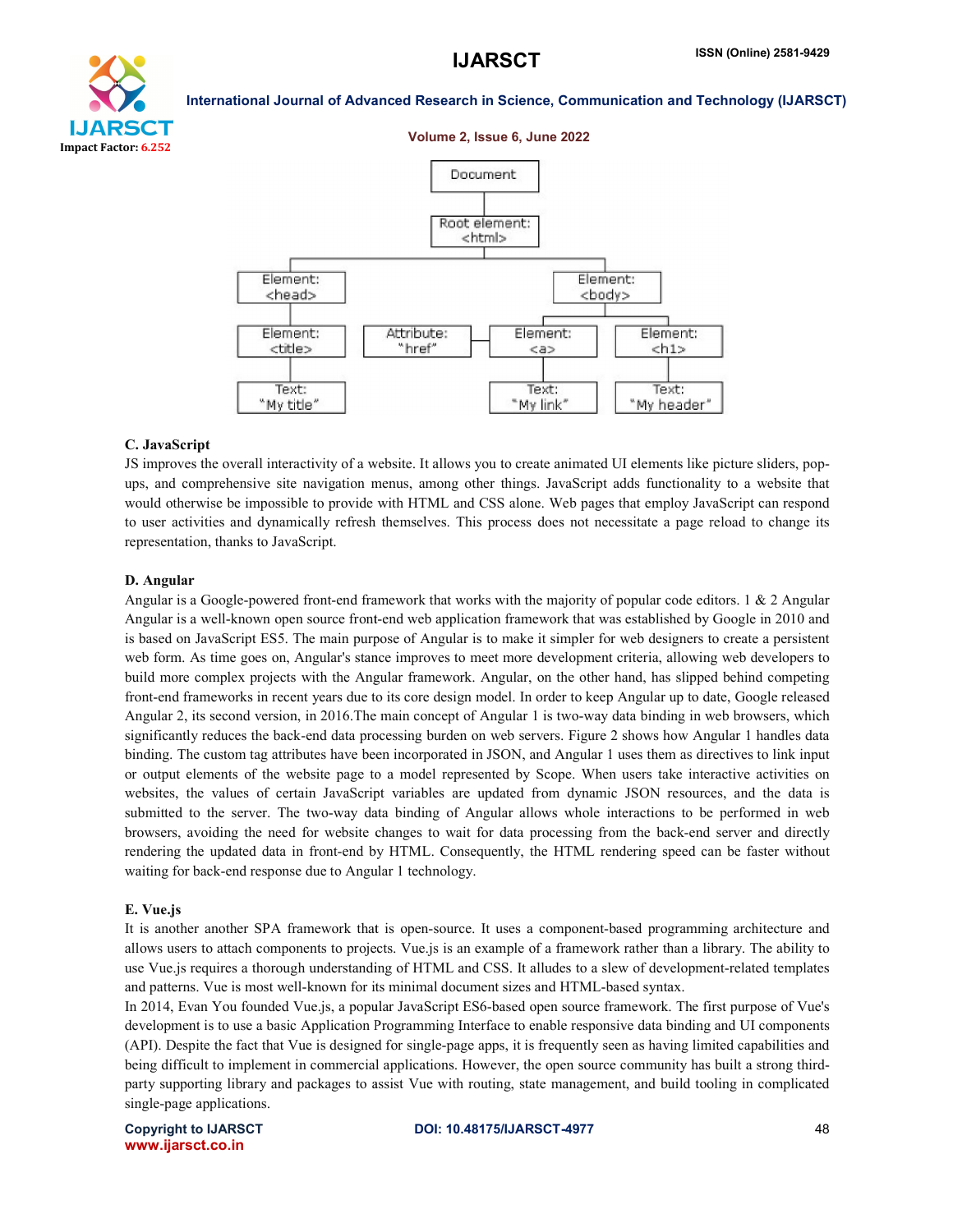

#### Volume 2, Issue 6, June 2022



Figure 2 Vue.js Data driven concepts

#### F. React

React.js and React Native are two different types of React.js. Facebook created the React JavaScript library in order to improve the user experience on the Facebook and Instagram websites. Due to React's powerful features, Facebook released React as an open source JavaScript ES6 based library to global developers and companies in 2013 . Besides, Facebook also launches React Native to develop a mobile application with React under major mobile platforms such as IOS and Android in 2015.



Figure 4 Mounting components in React & Re-rendering components in React.

Being an open-source library for building dynamic user interfaces, born and bred by Facebook, The framework is applied to create web-applications with multiple dynamic components. It relies on JavaScript and JSX, a Facebook PHP language extension. React enables building reusable HTML elements for the front end. React also includes React Native, a dedicated cross-platform mobile development framework. To discover more about the pros and cons of React and React Native, consider exploring our article on this subject.

#### II. FRONT-END SOLUTION ANALYSIS

In current web development, React, Angular, and Vue are definitely significant frontend development alternatives. They do, however, have distinguishing characteristics and ideas. To get the most out of their apps, different commercial criteria must choose an appropriate framework or library. A. Data Processing Data processing is an important part of front-end development because it determines the user experience while accessing the application. Data Binding in Front-End Frameworks (Table 1) React Vue Data Binding Angular 1 Angular 2 Two-way One-way and two-way Oneway Two-way / One-way

Framework analysis

Following factors were used for analysis of the three frameworks to compare their performance side by side:

Manipulation of the DOM: It allows us to determine which architectures are best suited for extremely complicated applications that require a lot of DOM interaction [3]. Startup time: This factor helps us determine which frameworks are feasible when we need a faster initial load time [3]. Data Allocation: It shows which frameworks work well with data, such as performing bulk operations like reading or writing thousands of documents from a database[3]. The colours in the photos have meaning: a greener tint means the system is performing better than another. The colour red / yellow denotes poor performance on the chosen framework. The majority of the displayed comparisons are keyed models, and all time measurements are in milliseconds.Volume and Performance

A larger volume indicates that the framework or library has more features and functions, but it will take longer to load a framework or a library.